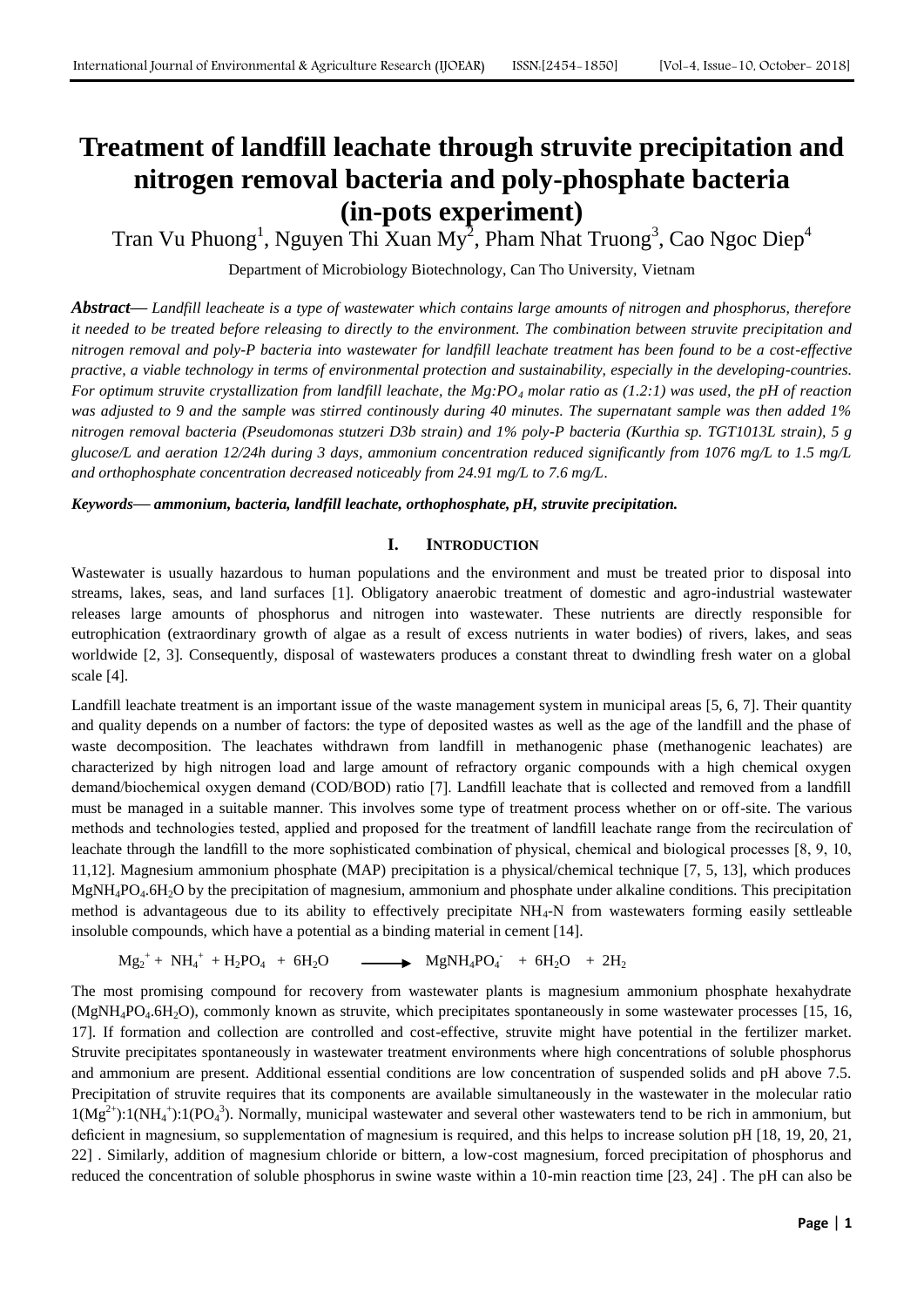elevated by adding NaOH, an expensive process [16], by air stripping [25], where aeration of wastewater removes  $CO<sub>2</sub>$  and pH increases in the process [26] or by ion using phosphate-selective sorbents [27] . This process was viewed as enhanced biological phosphorus removal (EBPR) in wastewater treatment systems [28, 29, 30].

This study investigates the following steps: (1) struvite pretreatment of raw landfill leachate, (2) applying nitrogen removal bacteria and poly-P bacteria to remove N and P out leachate. With The objectives of this study were: (1) to investigate the effects of pH and molar ratios for magnesium, and phosphate ions on ammonia N and phosphate P removal from raw landfill leachate, (2) to apply nitrogen removal bacteria and poly-P bacteria to enhance the waste disposal process.

#### **II. MATERIAL AND METHOD**

#### **2.1 Raw landfill leachate**

The composition of raw landfill leachate used in this study (collected from Kinh Cung landfill, Phung Hiep dist., Hau Giang province, Vietnam) was presented in Table 1.

| THE MAJOR COMPOSITION OF RAW PIGGERY WASTEWATER |                      |  |
|-------------------------------------------------|----------------------|--|
| <b>Content</b>                                  | <b>Concentration</b> |  |
| pH                                              | 8.79                 |  |
| $TSS$ (mg/L)                                    | 890 (very dark)      |  |
| $TN$ (mg/L)                                     | 392                  |  |
| $TP \, (mg/L)$                                  | 23.3                 |  |
| $NH_4^+$ (mg/L)                                 | 1076                 |  |
| PO <sub>4</sub><br>(mg/L)                       | 24.9                 |  |

**TABLE 1 THE MAJOR COMPOSITION OF RAW PIGGERY WASTEWATER**

#### **2.2 Chemicals**

Magnesium sulphate hexahydrate (MgSO<sub>4</sub>.7H<sub>2</sub>O) and calcium dihydrogen phosphate Ca(H<sub>2</sub>PO<sub>4</sub>).2H<sub>2</sub>O were employed as magnesium and phosphate sources, respectively. pH was adjusted using 10 and 6 M sodium hydroxide, as well as concentrated sulfuric acid (98%). All chemicals used in the study are analytical grade.

#### **2.3 Struvite precipitation**

The initial precipitation experiments for optimization were carried out in 1-L beakers. Precipitation was initiated with the addition of the desired amount of  $MgSO_4.7H_2O$  and  $Ca(H_2PO_4).2H_2O$  at stoichiometric ratios with pH adjusted by using NaOH. Mixing with the use of magnetic stirrer was continued until a steady pH. During MAP reaction, the pH of samples was adjusted to desired values by adding gradually 6N or 10N NaOH. Subsequent to this, the mixtures were allowed to settle for 30 min and the supernatant samples were collected for ammonium and orthophosphates analyses. Chemicals were added into landfill leachate to receive struvite, applying to equation as follows

 $m = (n-a) \times M$ 

with:

- m is weigh of chemicals adding into landfill leachate  $(MgSO_4.7H_2O$  and  $Ca(H_2PO_4)2.H_2O$
- n (nmol) of mol  $NH_4^+$  in 1 litre landfill leachate
- a (nmol) of mol  $Mg^{2+}$  (or  $PO_4^{3-}$ ) in 1 litre landfill leachate
- M is block molecule of MgSO<sub>4</sub>.7H<sub>2</sub>O and Ca(H<sub>2</sub>PO<sub>4</sub>)2.H<sub>2</sub>O

#### **2.4 Effects of pH, ratio of mol Mg and PO4 and stirring time on struvite crystallization**

**Exp.1.** The pH treatments were estimated at 8, 9, 10 while control was not adjusted pH. The  $Mg^{2+} : NH_4^+ : PO_4^{3-}$  molar ratio was controlled at 1:1:1. Each treatment replicated 3 times and the volume of reaction was 0.5 L landfill leachate

**Exp.2.** Based on the result of preliminary test (Exp. 1), the subsequence was then carried out at the optimum pH. Five ratios of mol  $(Mg^{2+} : NH_4^* : PO_4^3)$  ratio of 1:1:1, 1.2:1:1, 1.5:1:1, 1:1:1.2 and 1:1:1.5 were estimated with three replications, each replication was 1 beaker 1-L containing 0.5 L landfill leachate.

**Exp.3.** Optimal stiring time (0, 10, 20, 40, 60, 80, 100 and 120 min) was conducted with three replications, and each replication was a beaker 1-L containing 0.05 L landfill leachate.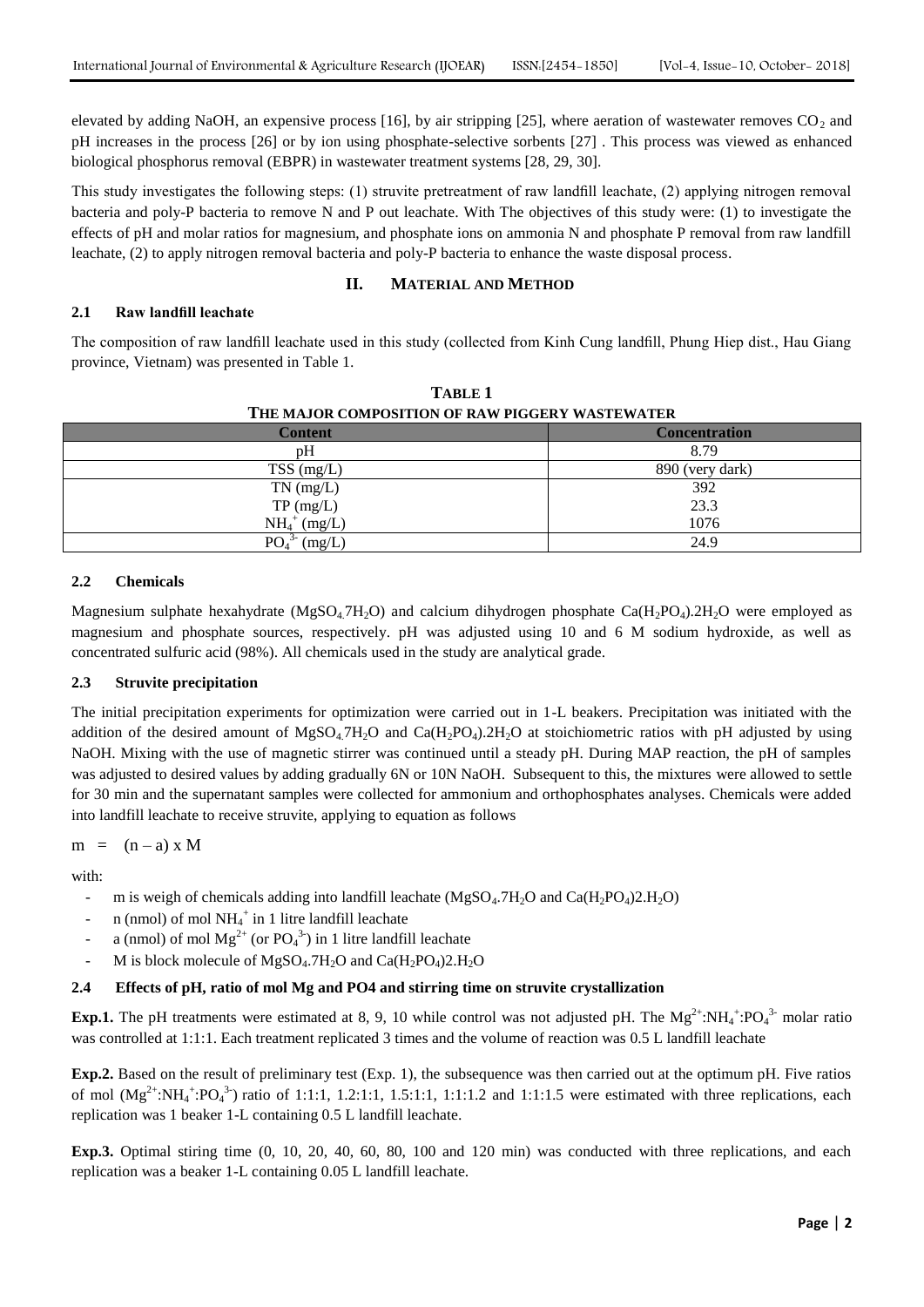The objective of these three experiments was not only the highest struvite precipitation but also removed ammonium and orthophosphate out of landfill leachate.

Landfill leachate samples after precipitation process above were filtered through filter paper (Ø11 cm, Hangzhou Spacial Paper Industry Co. Ltd, Zhejiand, China) and the supernatant samples were analysed ammonium and orthophosphate concentration at Advanced Lab., Can Tho University, Vietnam**.**

#### **2.5 Application of nitrogen removal bacteria and poly-P bacteria in landfill leachate treatment**

After experiment 3, the supernatants (of landfill leachate) were analysed ammonia and orthophosphate concentration, and they were then added nitrogen removal bacteria (*Pseudomonas stutzeri* D3b strain) [31] and poly-P bacteria (*Kurthia* sp. TGT013L strain) [32] (0.5%), glucose (5 g/L), aerotion with different times (6, 12, 18 and 24/24 h). The experiment was completely randomized design with 3 replications, the experiment constited of 6 treatments as follows:

- 1. T1: control [without bacteria and aeration],
- 2. T2: landfill leachate [after withdrawal struvite] without bacteria and aeration,
- 3. T3: T2 applied  $D3b + TGT13L +$  aeration  $6/24h$
- 4. T4: T2 applied  $D3b + TGT13L +$  aeration  $12/24h$
- 5. T5: T2 applied  $D3b + TGT13L +$  aeration 18/24h
- 6. T6: T2 applied  $D3b + TGT13L +$  aeration 24/24h

Each treatment was one 2-L plastic containter containing 1L landfill leachate

The result from the above experiment was done with 10-L bigger plastic container containing 5 litres landfill leachate and the experiment with only two treatments as control and optimal treatment were conducted with 3 replications.

#### **2.6 Analytical methods**

NH<sup>4</sup> + -N (Colometric method or Phenol nitroprusside method) [33], COD, BOD, Orthophosphate (Colormetric method) and pH (pH meter) were determined by Advanced Analyses Laboratory, Can Tho University, Viet Nam.

#### **III. RESULTS AND DISCUSSIONS**

# **3.1 Effect of pH on NH<sup>4</sup> + -N and PO4\_P removal during struvite precipitation**

In table 2 showed that the optimization of struvite precipitation for pretreatment of the raw landfill leachate was pH 9 (21.17 g/L) and at pH 9 obtained at the theoretical stoichiometric ratio of  $Mg^{2+} : NH_4^+ : PO_4^3$  ratio of 1.2:1:1 the highest struvite precititation (26.34 g/L).

| EFFECTS OF PH AND Mg:PO <sub>4</sub> ON AMOUNT OF STRUVITE CRYSTALLIZATION |       |                           |       |
|----------------------------------------------------------------------------|-------|---------------------------|-------|
| <b>Treatment</b>                                                           | g/L   | <b>Treatment</b>          | g/L   |
| $Control*$                                                                 | 12.43 | 1.0 mol $Mg:1$ mol $PO4$  | 22.52 |
| $pH=8$                                                                     | 20.96 | 1.2 mol $Mg: 1$ mol $PO4$ | 26.34 |
| $pH=9$                                                                     | 21.17 | 1.5 mol $Mg:1$ mol $PO4$  | 21.30 |
| $pH=10$                                                                    | 20.02 | 1 mol $Mg: 1.2$ mol $PO4$ | 22.45 |
| LSD.01                                                                     | 1.49  | 1.5 mol $Mg:1$ mol $PO4$  | 26.29 |
| C.V(%)                                                                     | 2.92  | LSD.01                    | 0.98  |
|                                                                            |       | C.V(%)                    | 1.20  |

| TABLE 2                                                                    |
|----------------------------------------------------------------------------|
| EFFECTS OF PH AND Mg:PO <sub>4</sub> ON AMOUNT OF STRUVITE CRYSTALLIZATION |

After 40 minute stiring, 1.080 g struvite was formed from 50 ml landfill leacheate and this stirring time was the best in comparison with others or the optimal stirring time for struvie formation even through there was no difference between eight treatment significantly (Figure 1). The combination between  $(MgSO_4,7H_2O)$  and  $Ca(H_2PO_4).2H_2O$  with NH<sub>4</sub> in landfill leachate happened slowly from 2 minute to 40 minute furthermore at 40 minute, ammonium concentration reduced lowest (Figure 4).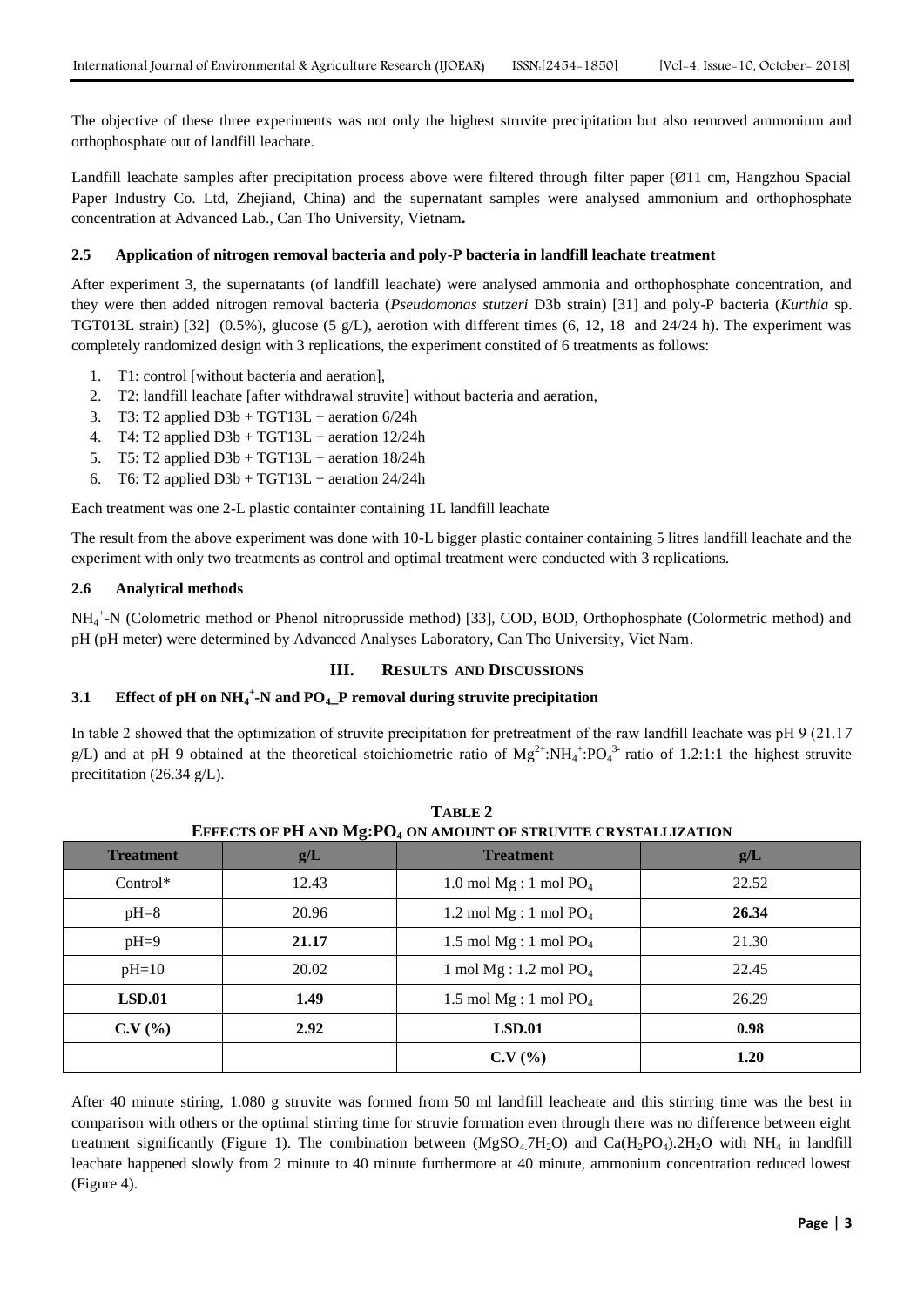

#### **FIGURE 1. Effects of stirring time (min) on struvite formation (g/50 mL landfill leacheate)**

Over 70.0% of ammonium and orthophosphate were removed at pH 9, with a residual concentration of 278 mg/L NH<sub>4</sub>-N and 5.96 mg/L PO<sub>4</sub>\_P as depicted in Figure 2, thus indicated that pH 9 was the most suitable for struvite formation for the raw landfill leachate under investigation.



**FIGURE 2. Effect of pH on NH<sup>4</sup> + -N and PO<sup>4</sup> 3- removal during struvite formation**

Similarly, molar ratio Mg:PO4 (1:1.2) was the best mol molecule to remove ammonium and orthophosphate in landfill leachate (Fugure 3).



**FIGURE 3. Effect of mol Mg:PO<sup>4</sup> on NH<sup>4</sup> + -N and PO<sup>4</sup> 3- removal during struvite formation**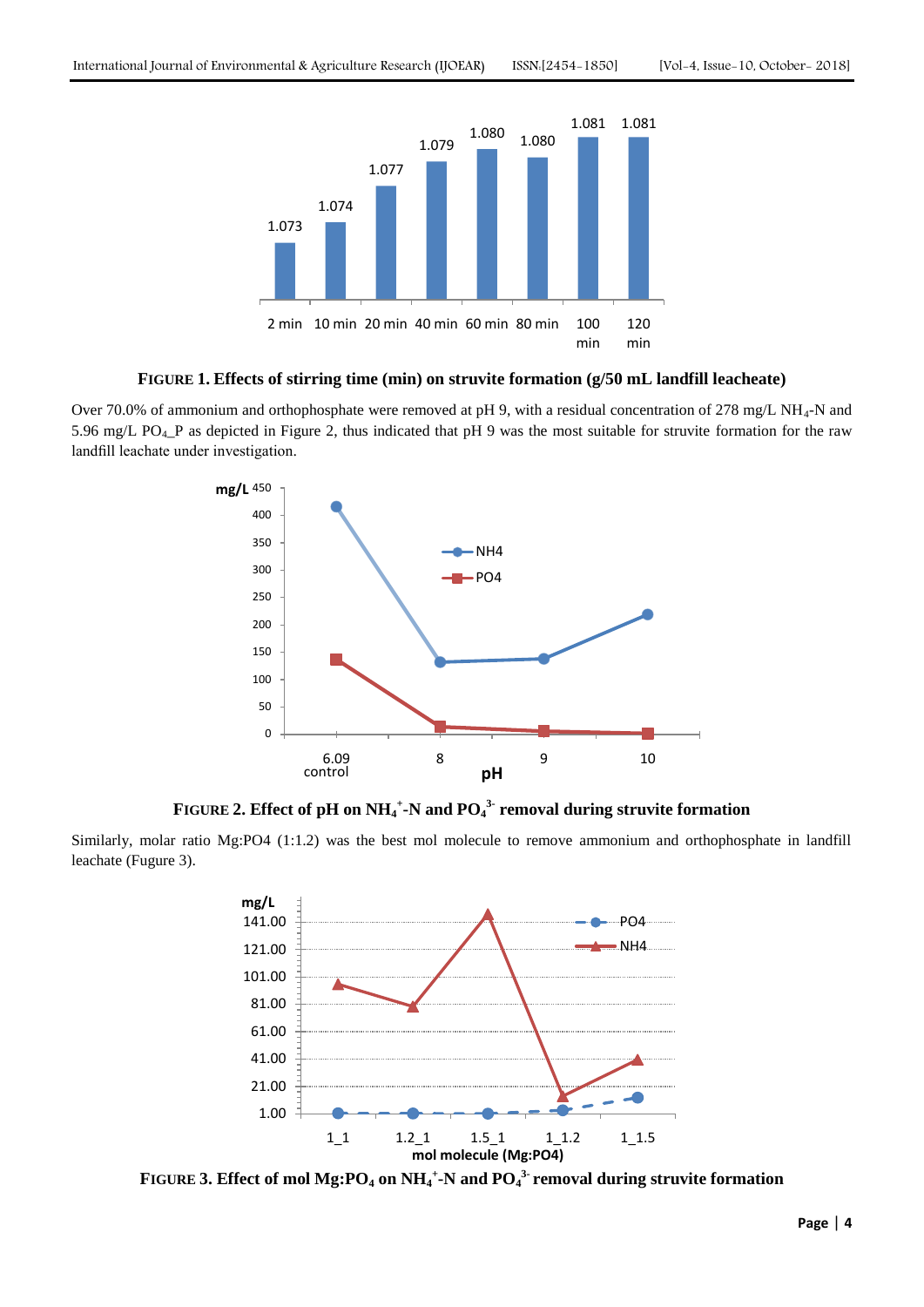From the above results (Table 2, Figure 2, Figure 3), pH 9, mol Mg:PO<sub>4</sub> (1:1.2:1) were chosen the optimal conditions for sturvite formation and the lowest ammonium and orthophosphate in landfill leachate.

In experiment 3, the landfill leachate was adjusted at pH 9 and mol Mg: $PO_4$  (1:1.2:1), the stiring time or aeration began, the result from Figure 4 showed that ammonium concentration reduced to the time but orthophosphate concentration in landfill leachate reduced to 40 minute and after that orthophsphate concentration increased to 120 minute, however struvite formation at all the times was not difference (Figure 1).

#### **3.2 Effects of nitrogen removal bacteria and poly-P bacteria in landfill leachate treatment**

In experiment 1-L, application of nitrogen removal bacteria (D3b strain) and poly-P bacteria (TGT013L strain) into landfill leachate reduced ammonium concentration to the time however aeration 12/24 h (NT4) reduced ammonium concentration at day 3 and saved energy (only aeration 12/24 h compared to 18/24 or 24/24 h).

Similarly, orthophosphate concentration in landfill leachate induced from day 1 to day 4 after that  $PO_4$  concentration reduced perhaps aeration increased PO<sub>4</sub> level in landfill leachate, and PO<sub>4</sub> concentration of treatment 3 (NT3) decreased at day 5, day 6. Herewith day 3 reduced ammonium concentration (Figure 5), day 3 was chosen to low  $PO_4$  concentration (Figure 6) for experiment 5L.



**FIGURE 5. Effects of nitrogen removal bacteria and poly-P bacteria on ammonium concentration in landfill leachate**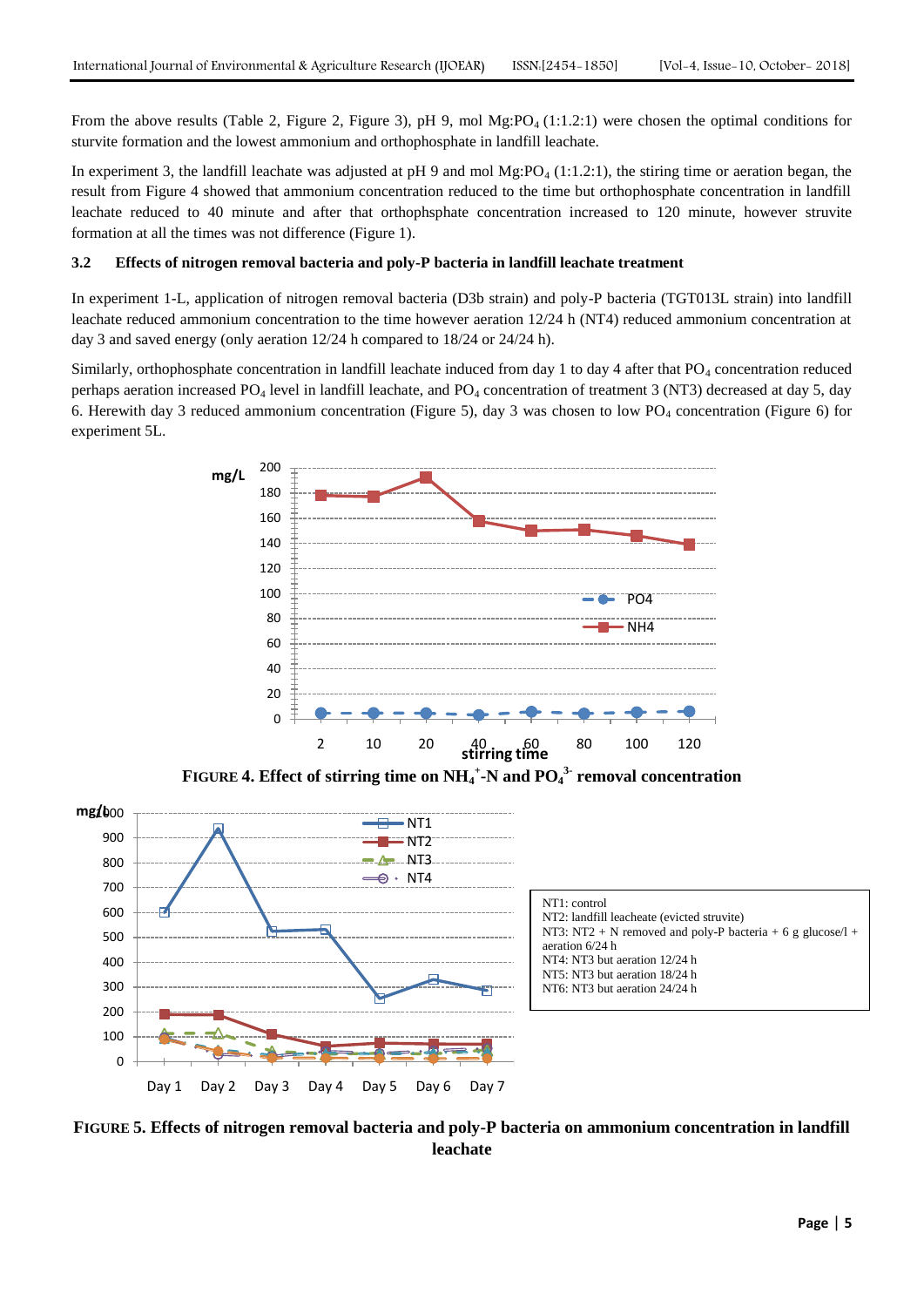From the above results, in the experiment 5L, the experiment only two treatments: control (landfill leachate) without treatment and landfill leacheate applied Mg:PO<sub>4</sub> (1:1.2:1), pH 9, and stiring time in 40 minutes. Supernatant was appplied nitrogen removal bacteria and poly-P bacteria plus 5 glucose/L and aeration 12/24h in 3 days and the results as follows: 362.6 mg/L ammonia reduced to 1.5 mg/L (reached to A table, QC40:2011/BTNMT) and 9.6 mg/L PO $_4^{3}$  reduced to 7.6 mg/L (B table is 6 mg/L) however wastewater was irrigated in pond with *Lemma* sp., after 3 days ammonium and orthophosphate concentration in landfill leachate disappeared.





## **FIGURE 6. Effects of nitrogen removal bacteria and poly-P bacteria on orthophosphate concentration in landfill leachate**

From the above results, in the experiment 5L, the experiment only two treatments: control (landfill leachate) without treatment and landfill leacheate applied Mg:PO<sub>4</sub> (1:1.2:1), pH 9, and stiring time in 40 minutes. Supernatant was appplied nitrogen removal bacteria and poly-P bacteria plus 5 glucose/L and aeration 12/24h in 3 days and the results as follows: 362.6 mg/L ammonia reduced to 1.5 mg/L (reached to A table, QC40:2011/BTNMT) and 9.6 mg/L PO $_4^3$  reduced to 7.6 mg/L (B table is 6 mg/L) however wastewater was irrigated in pond with *Lemma* sp., after 3 days ammonium and orthophosphate concentration in landfill leachate disappeared.

The pH plays an important role during the struvite precipitation process. Struvite or MAP can be precipitated at a wide range of pH (7.0–11.5), but the suitable pH ranges between 7.5 to 9.0 [34]. Efficiency of MAP precipitation depends on the concentration and molar ratios of  $Mg_2^+$ ,  $NH_+^4$ , & PO<sub>4</sub><sup>3</sup>, pH, aeration rate, temperature, and presence of Ca<sup>2+</sup> in the reacting media [35][34][16][36]. It is found that a wide range of  $PO_4$  and Mg ratio was applied for struvite precipitation, but in most cases, the effective ratio was 1:1 or 1:1.2 (Rahman *et al*., 2011)[37]. The addition of chemicals to the wastewaters would be needed to provide an equimolecular condition of PO<sup>4</sup> and Mg. Yetilmezsoy and Zengin [35] conducted a series of experiments to see the effect of Mg,  $NH_4$  and  $PO_4$  ratio on struvite precipitation and nitrogen removal efficiency.

Yetilmezsoy and Zengin [35] stated that a sufficient aeration time should be provided to achieve high removal efficiencies. They obtained about 93.4% NH<sub>4</sub>-N removal with an aeration rate of 0.6 L min<sup>-1</sup> within a period of 24 h. They also found the highest NH<sub>4</sub>-N removal (95.3%) in 12 h reaction time with an aeration rate of 10 L min<sup>-1</sup>. Lei *et al.* [38] found about 60.2% ammonia removal with an aeration rate of 0.6 L min 1 in a reaction time of four hours. On the contrary, they achieved the same removal efficiency without aeration in a period of 24 h. Liu *et al*. [39][40]found that struvite formation is proportional to the aeration rate and reached a plateau at around 0.73 L min<sup>-1</sup>. *Pseudomonas stutzeri* strain D3b was isolated from in wastewater of catfish fish-ponds in the Mekong Delta and its application for wastewater treatement effectively [31]. Application of *Pseudomonas stutzeri* D3b strain and *Acinetobacter lwoffii* TN7 strain to remove ammonia in wastewater of biowaste was carried out to evaluate their ability of ammonia removal at different concentrations with and without aeration condition in laboratory; The results showed that these species had ammonia removal ability effectively at both 50 mg/l and 100 mg/l ammonia. *Pseudomonas stutzeri* strain D3b and *Acinetobacter lwoffii* strain TN7 are the best bacterial species to remove ammonia. Besides that, both of species removed ammonia in aerobic condition better than anaerobic condition. In three days, the ammonia removal efficiency of *Pseudomonas stutzeri* D3b were 97.2% and 98.57% and *Acinetobacter lwoffii* TN7 were 96.32% and 98.31% in 50 mg/l and 100 mg/l ammonia concentrations in wastewater of biowaste, respectively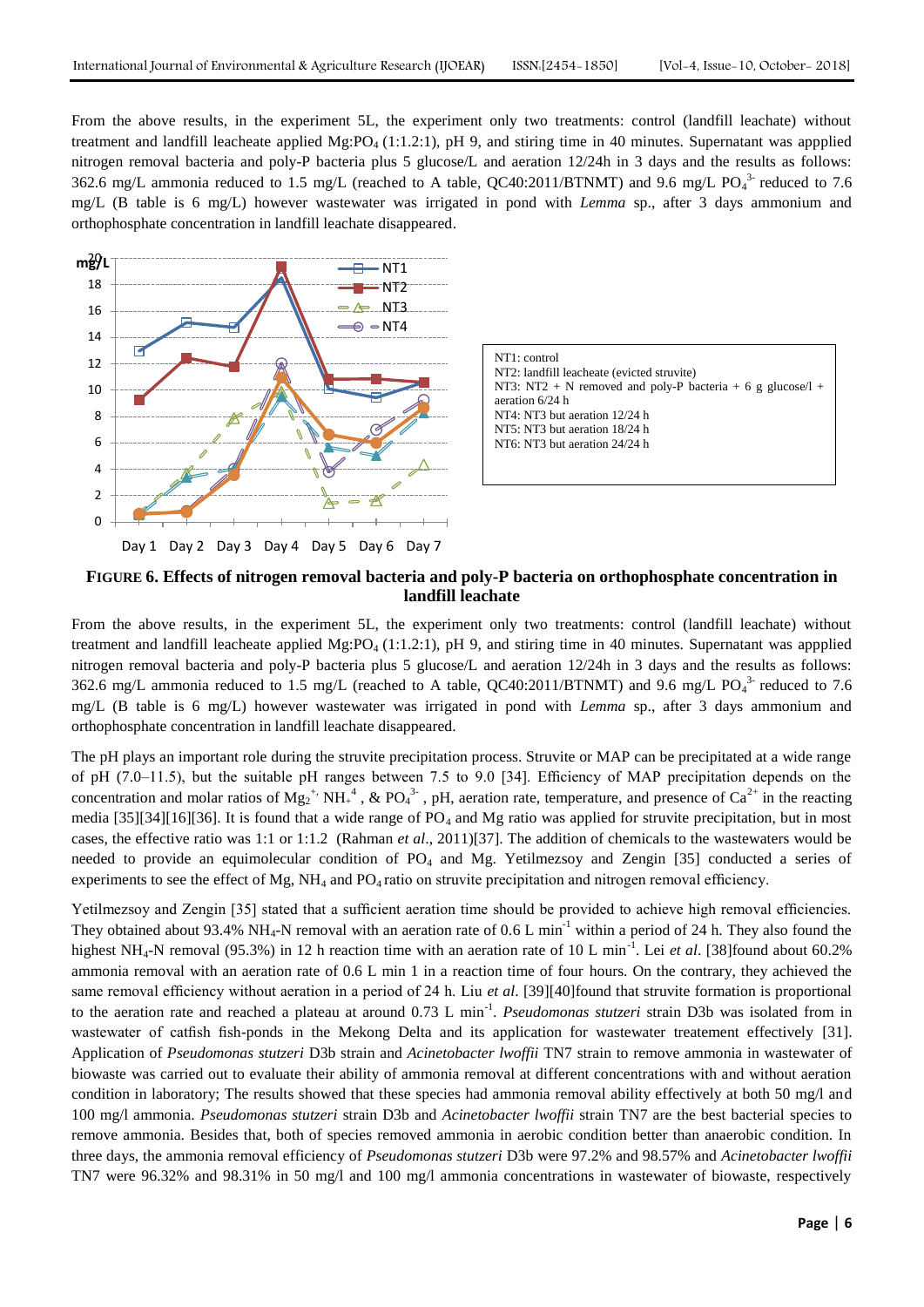[41]. Polyphosphate accumulating organisms (PAOs) is known as the microorganisms to absorb free phosphate in the environment and assimilate them as intracellular polyphosphate (poly-P) particles. This process was viewed as enhanced biological phosphorus removal (EBPR) in wastewater treatment systems [28, 29, 30]. Khoi *et al*. [32] applied *Kurthia* sp. TGT013L to remove orthophosphate in wastewater effectively.

#### **IV. CONCLUSION**

Production of struvite from wastewaters will reduce the hazard of eutrophication in the water bodies by removing N and P. Production of struvite from wastewater and its utilization as fertilizer would partially help to reduce global warming and thus, it would be an effective eco-friendly fertilizer.

Treatment of piggery wastewater consisting of struvite eviction and removal of nitrogen and phosphate using nitrogen removal bacteria and poly-P bacteria were high effectiveness and low cost with process as follows:



## **REFERENCES**

- [1] L.E. de-Bashan, and Y. Bashan. "Recent advances in removing phosphorus from wastewater and its future use as fertilizer (1997– 2003)". Water Res. 2004, 38: 4222-4246.
- [2] P.S. Lau, N.F.Y. Tam, and Y.S. Wong. "Wastewater nutrients (N and P) removal by carrageenan and alginate immobilized *Chlorella vulgaris.*" Environ. Technol. 1997, 18: 945-951.
- [3] C. Trepanier, S. Parent, Y. Comeau, and J. Bouvrette. "Phosphorus budget as a water quality management tool for closed aquatic mesocosms." Water Res. 2002, 36: 1007-1017.
- [4] F. Montaigne, and P. Essick. "Water Pressure." Natl. Geog. 2002, 202: 2-33.
- [5] S. He, Y., Zhang, M. Yang, W. Du, and H. Harada. "Repeated use of MAP decomposition residues for the removal of high ammonium concentration from landfill leachate.‖ Chemosphere, 2007, 66: 2233–2238.
- [6] I. Kabdaşli, I., A. Şafak, and O. Tünay O. "Bench-scale evaluation of treatment schemes incorporating struvite precipitation for young landfill leachate." Waste Manag. 2008, 28: 2386-2392.
- [7] D. Kim, H.D. Ryu, M.S. Kim, J. Kim, and S.I. Lee. "Enhancing struvite precipitation potential for ammonia nitrogen removal in municipal landfill leachate." J Hazard Mater. 2007, 146: 81-85.
- [8] S. Chen, S., D. Sun, and G.S. Chung. "Simultaneous removal of COD and ammonium from landfill leachate using an anaerobicaerobic moving-bed biofilm reactor system." Waste Manage 2008, 28: 339-346.
- [9] A. Altin. "An alternative type of photoelectro-fenton process for the treatment of landfill leachate." Sep Purif Technol. 2008, 61(3): 391–397.
- [10] A.S. Qazaq, T. Hudaya, I.A.L. Lee, A. Sulidis, and A.A. Adesina. "Photoremediation of natural leachate from a municipal solid waste site in a pilot-scale bubble column reactor." Catal Commun. 2007, 8: 1917–1922.
- [11] T. Robinson. "Membrane bioreactors: nanotechnology improves landfill leachate quality." Filtr. Sep. 2007, 44:38–39.
- [12] T.A. Kurniawan, and G.Y.S. Chan. "Physico-chemical treatments for removal of recalcitrant contaminants from landfill leachate." J. Hazard Mater. 2006, B129: 80–100.
- [13] J.D. Doyle, and S.A. Parsons. "Struvite formation, control and recovery." Wat. Res. 2002, 36: 3925–3940.